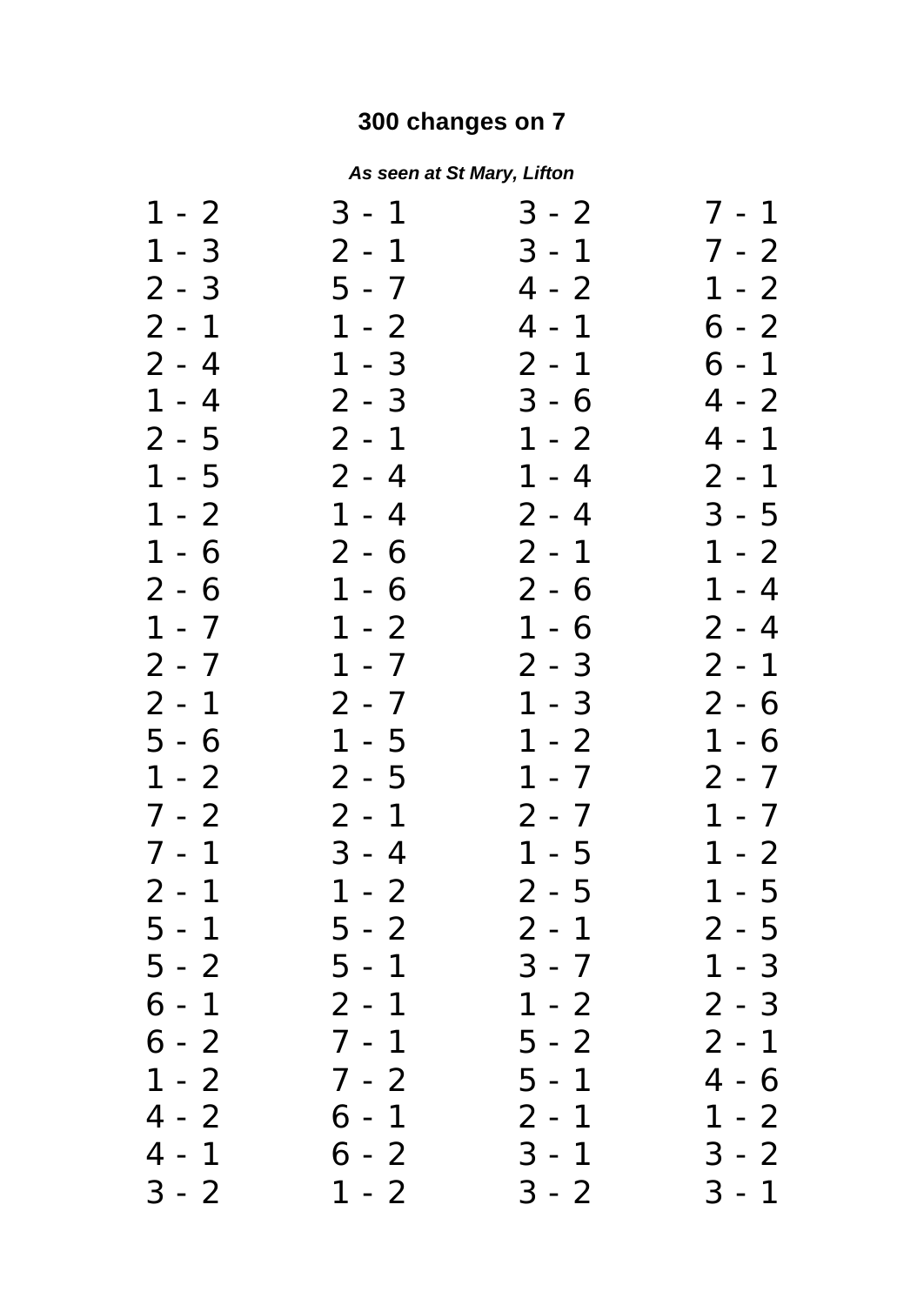| $2 - 1$             | $3 - 1$              | $4 - 2$ | $1 - 2$ |
|---------------------|----------------------|---------|---------|
| $5 - 1$             | $2 - 1$              | $4 - 1$ | $4 - 2$ |
| $5 - 2$             | $4 - 1$              | $2 - 1$ | $4 - 1$ |
| $7 - 1$             | $4 - 2$              | $3 - 1$ | $2 - 1$ |
| $7 - 2$             | $5 - 1$              | $3 - 2$ | $6 - 1$ |
| $1 - 2$             | $5 - 2$              | $5 - 1$ | $6 - 2$ |
| $4 - 2$             | $1 - 2$              | $5 - 2$ | $3 - 1$ |
| $4 - 1$             | $7 - 2$              | $1 - 2$ | $3 - 2$ |
| $6 - 2$             | $7 - 1$              | $6 - 2$ | $1 - 2$ |
| $6 - 1$             | $6 - 2$              | $6 - 1$ | $5 - 2$ |
| $2 - 1$             | $6 - 1$              | $7 - 2$ | $5 - 1$ |
| $4 - 7$             | $2 - 1$              | $7 - 1$ | $7 - 2$ |
| $1 - 2$             | $4 - 3$              | $2 - 1$ | $7 - 1$ |
| $1 - 6$             | $1 - 2$              | $6 - 5$ | $2 - 1$ |
| $2 - 6$             | $-6$<br>$\mathbf{1}$ | $1 - 2$ | $6 - 4$ |
| $2 - 1$             | $2 - 6$              | $1 - 7$ | $1 - 2$ |
| $2 - 7$             | $2 - 1$              | $2 - 7$ | $1 - 7$ |
| $1 - 7$             | $2 - 7$              | $2 - 1$ | $2 - 7$ |
| $2 - 4$             | $1 - 7$              | $2 - 5$ | $2 - 1$ |
| $1 - 4$             | 2 - 5                | $1 - 5$ | $2 - 5$ |
| $1 - 2$             | $1 - 5$              | 2 - 6   | 1 - 5   |
| $-5$<br>$\mathbf 1$ | $\mathbf 1$<br>$-2$  | 1 - 6   | $2 - 3$ |
| $2 - 5$             | $1 - 3$              | $1 - 2$ | 1 - 3   |
| $1 - 3$             | $2 - 3$              | $1 - 3$ | $1 - 2$ |
| $2 - 3$             | $1 - 4$              | $2 - 3$ | $1 - 4$ |
| $2 - 1$             | $2 - 4$              | $1 - 4$ | $2 - 4$ |
| $-5$<br>4           | $2 - 1$              | $2 - 4$ | 1 - 6   |
| $1 - 2$             | 6 - 7                | $2 - 1$ | 2 - 6   |
| $3 - 2$             | $1 - 2$              | 6 - 3   | $2 - 1$ |
|                     |                      |         |         |